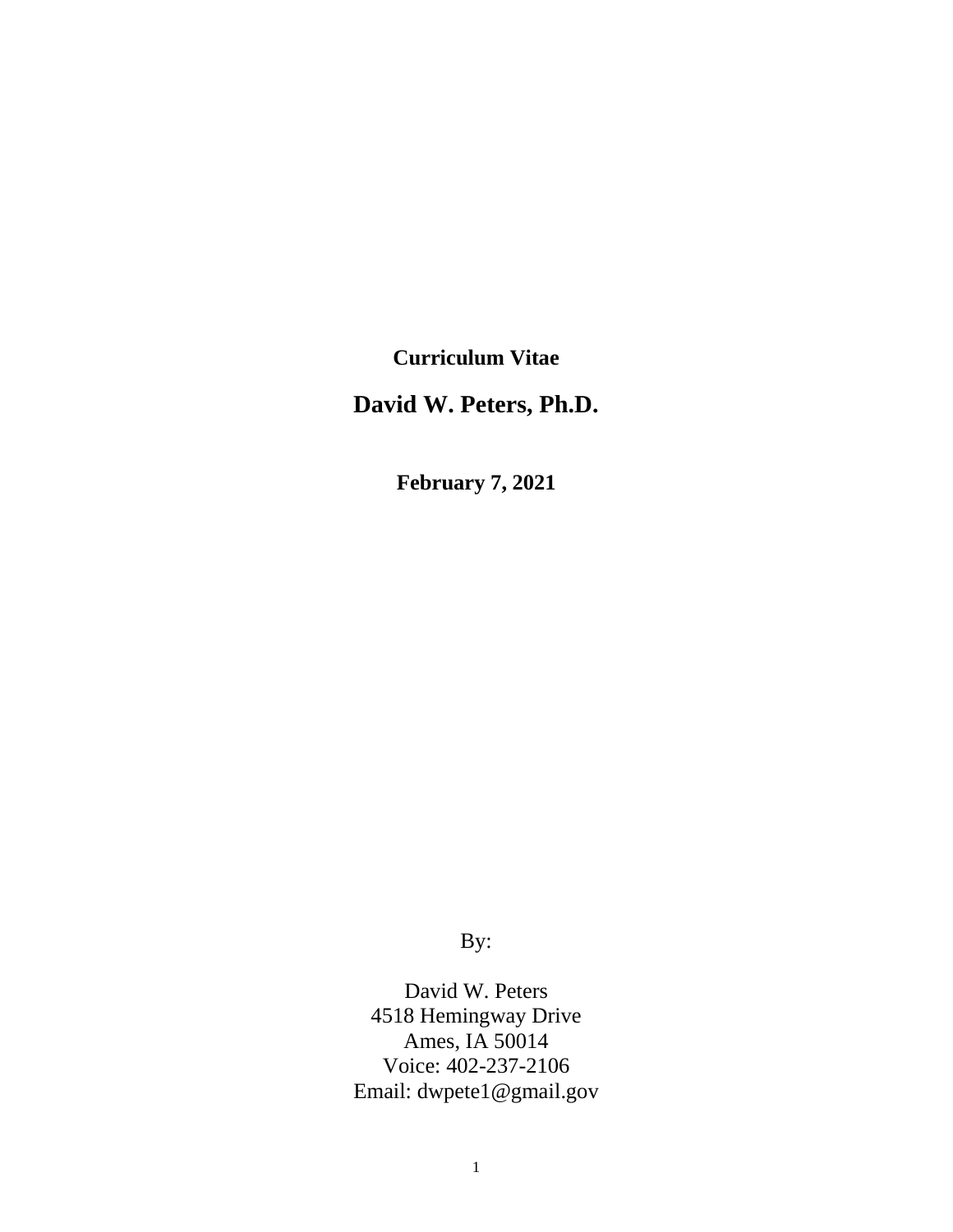### **Summary:**

- Extensive project lead experience with documented success.
- o Knowledgeable in the latest tools and techniques used in plant breeding and germplasm preservation.
- o Ability to work independently or in a team to accomplish program objectives.
- o Extensive staff recruiting, management and development experience.
- o Extensive knowledge and experience in site and staff safety programs.

### **Experience:**

| <b>Research Leader</b> | USDA-ARS                                                                     | Dec $2020$ – Present |
|------------------------|------------------------------------------------------------------------------|----------------------|
|                        | Research lead for the Plant Introduction Research Unit (PIRU) at Ames. Iowa. |                      |
| o Managed site budget. |                                                                              |                      |

- o Evaluated site personnel performance and assist in employee development.
- o Coordinated site activities with Iowa State University Agronomy Department Chairman in supervision of federal and state employees.

### **Geneticist (GEM Program Coordinator)** USDA-ARSJuly 2016 – Dec 2020 GS-440-14

- o Coordinated Germplasm Enhancement of Maize (GEM) Program focused on increasing genetic diversity of U.S. germplasm base. Program focused on use of tropical and subtropical land races and inbred lines to increase diversify of the genetic base for U.S. maize production, via release of useful lines with 25% tropical/sub-tropical and 75% elite temperate-adapted heritage. Introgression of useful traits/genes is a key priority.
- o Coordinated the allelic diversity line development program with the Raleigh, North Carolina GEM Program and the Doubled Haploid Facility at Iowa State University. Doubled haploid (DH) lines are derived from land races with U.S. adapted ex-PVP lines and backcrossed to the U.S. line before haploid induction. Lines released to the public as BGEM lines for allelic discovery genetic research.
- o Directed yield trial program at 6 sites managed by the GEM Program within the state of Iowa and coordinated in-kind support yield trials conducted by GEM cooperator members.
- o Directed interactions with U.S. and foreign GEM cooperators. Included coordination of cooperator in-kind activities, processed prospective cooperator applications for Technical Steering Committee (TSG) for review and action, and released GEM line seed distribution cooperators. Focused on expanded capture of biotic and abiotic stress resistance knowledge of GEM germplasm performance, especially for diseases not yet known in the United States.
- o Supervised maintenance of the GEM Project website hosted by Iowa State University. This included review of website content for accuracy and directing updates to information posted.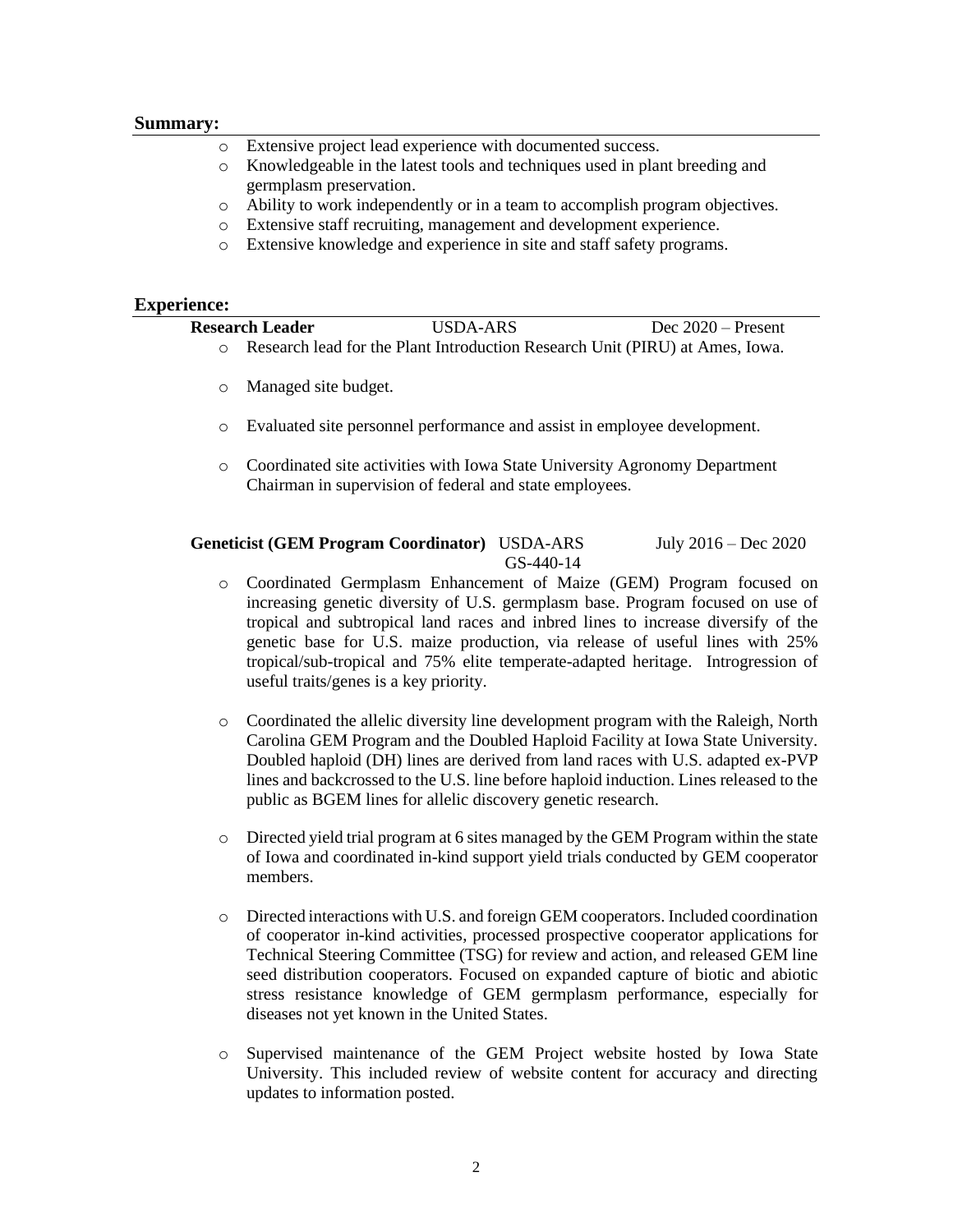- o Conducted annual GEM Program field day held at Ames, Iowa every September.
- o Enhanced program operational integrity and quality of germplasm released.
- o Coordinated and participated in annual TSG and stakeholder's meetings. Main meetings held annually in December in conjunction with the American Seed Trade Association (ASTA) Meetings held in Chicago, Illinois.
- o Facilitated the collaboration with industry to generate hybrids of GEM lines with their own private sector lines, test comprehensively, and publicly share all information. This resulted in the first GCA and SCA performance assessments in GEM's 25 year history.
- o Mentored Ph.D. student Adam Vanous and undergraduate students working in the GEM Project.
- o Collaborated with Iowa State University Agronomy Department faculty and their graduate students to accomplish research objectives (T. Lübberstedt and J. Yu labs).

| <b>Affiliate Professor</b> | Department of Agronomy       | Oct 2018 - Present |
|----------------------------|------------------------------|--------------------|
|                            | <b>Iowa State University</b> |                    |

- o Participated on graduate student advisory committees and assisted with planning of graduate student projects.
- o Interacted with Agronomy Department projects through faculty meetings and seminar series.

**Director of Plant Breeding** Epicrop Technologies, Inc. Jan 2015 – June 2016 o Directed plant breeding operations to model and develop epigenetic breeding systems for corn, soybean, canola, wheat, barley, and sorghum.

- o Procured germplasm for laboratory and field experiments.
- o Coordinated greenhouse construction project for early generation development of epigenetic breeding populations.
- o Directed greenhouse, grow room, and field operations for generation advance and testing of modified populations

### **Line Development Corn Breeder** Monsanto Company 1983 to 2014

o Directed all facets of line development corn breeding program at the following locations. The relative maturity (RM) of the program focus is listed along with the service dates at each site.

| - Blair, Nebraska        | 110-115RM | Dec 2005 to Dec 2014 |
|--------------------------|-----------|----------------------|
| - Stromsburg, Nebraska   | 110-115RM | Jan 2003 to Nov 2005 |
| - Atlantic, Iowa         | 110-115RM | Apr 1997 to Dec 2002 |
| Redwood Falls, Minnesota | 95-105RM  | Feb 1994 to Mar 1997 |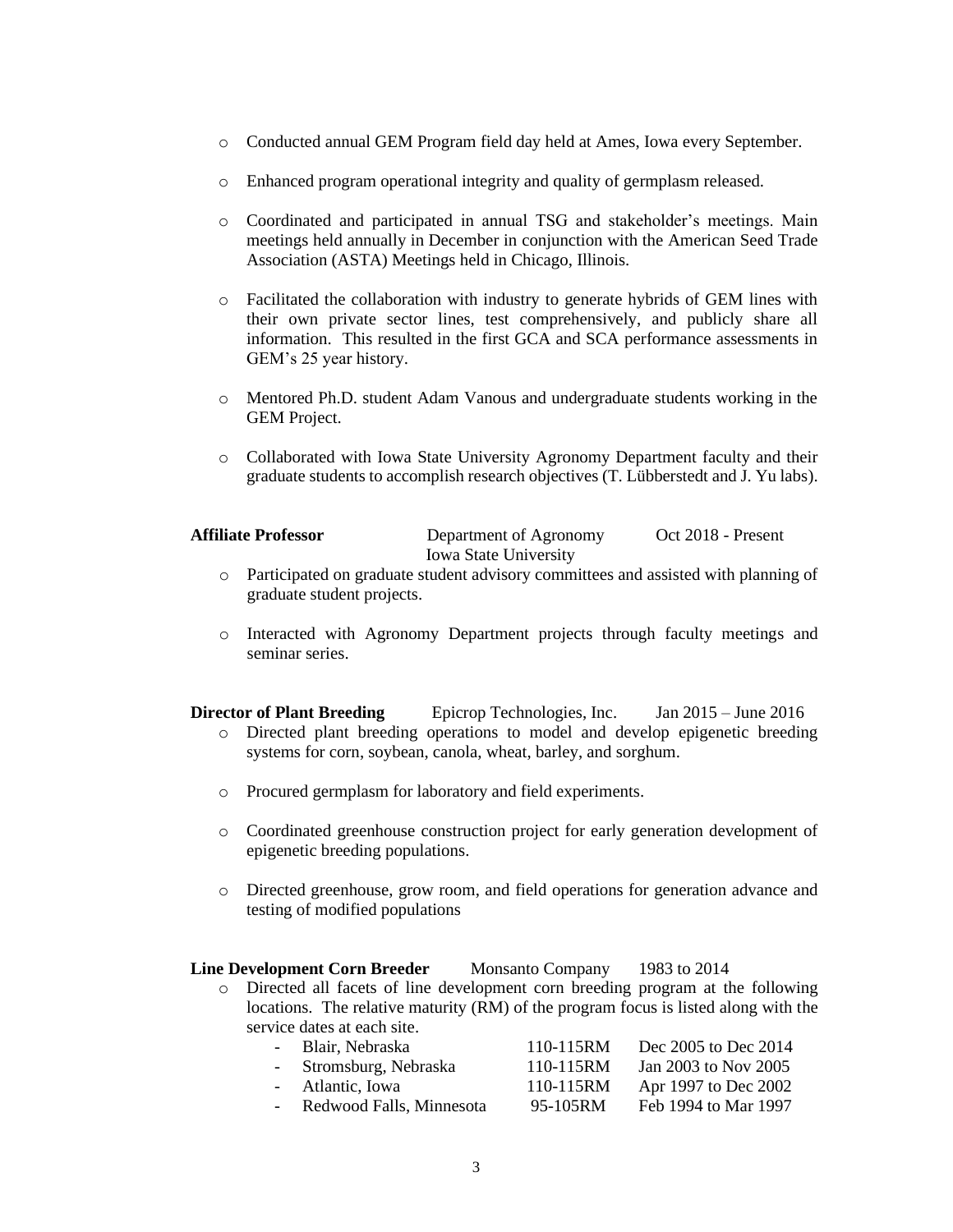| Kearney, Nebraska      | 105-115RM | Feb 1991 to Jan 1994 |
|------------------------|-----------|----------------------|
| - Queenstown, Maryland | 110-115RM | Feb 1990 to Jan 1991 |
| Monmouth, Illinois     | 105-115RM | Aug 1983 to Jan 1990 |

- o Conducted line development program utilizing a broad array of breeding systems and approaches. Program focused on pedigree breeding approach during early years of career and expanded as technology developed and was made available. Double haploid (DH) line development and molecular marker assisted breeding systems have become increasingly important in recent years.
- o Devoted 15+% of project resources to germplasm diversity through introgression of non-adapted breeding material. Germplasm sources included elite inbred lines from Mexico, Argentina, Brazil, South Africa, Thailand, and the Philippines.
- o Directed yield testing system within assigned station territory (1983 to 2002). Duties included site selection, cooperator relations, contract negotiations, plot planting, management, data collection, harvest, data quality review, and data analysis.
- o Conducted regulated yield trials from 1998 through 2005. Duties included all local regulatory paperwork, site selection, planting, management, data collection, harvest, data quality review, and site monitoring during the following growing season.
- o Assisted in product advancement decision process as part of the North America Corn Breeding Team. Activities included review of companywide trials during the growing season, data review and participation in product advancement meetings.
- o Administrated local breeding project and station budget within strict guidelines. Consistently managed budget within 2-5% of budget throughout fiscal year. Responsible for keeping all capital projects on track and within budget. Site administration included insuring site equipment was maintained and all supplies were available as needed.
- o Hired, managed and developed station staff. Full time staff of 2-5 people were directly under my supervision. Part-time and summer help would vary from 2 to 80 people depending on season and workload.
- o Mentored new corn breeders located at other company sites. Responsible for mentoring four breeders at other Nebraska sites and in China over the last 12 years.
- o Prepared presentations and lead discussions at regional team and company-wide breeding meetings.

## **Market Impact:**

| $\circ$ Career Market Impact: 30+ Million Units |                                       |                |                                |  |  |
|-------------------------------------------------|---------------------------------------|----------------|--------------------------------|--|--|
|                                                 | <b>Key Hybrids</b> (parent developed) |                |                                |  |  |
|                                                 | - Asgrow                              | <b>RX601YG</b> | <b>Female and Male Parents</b> |  |  |
|                                                 |                                       | RX623          | <b>Female Parent</b>           |  |  |
|                                                 |                                       | RX670YG        | <b>Female Parent</b>           |  |  |
|                                                 |                                       | RX674RR/YGCB   | <b>Female and Male Parents</b> |  |  |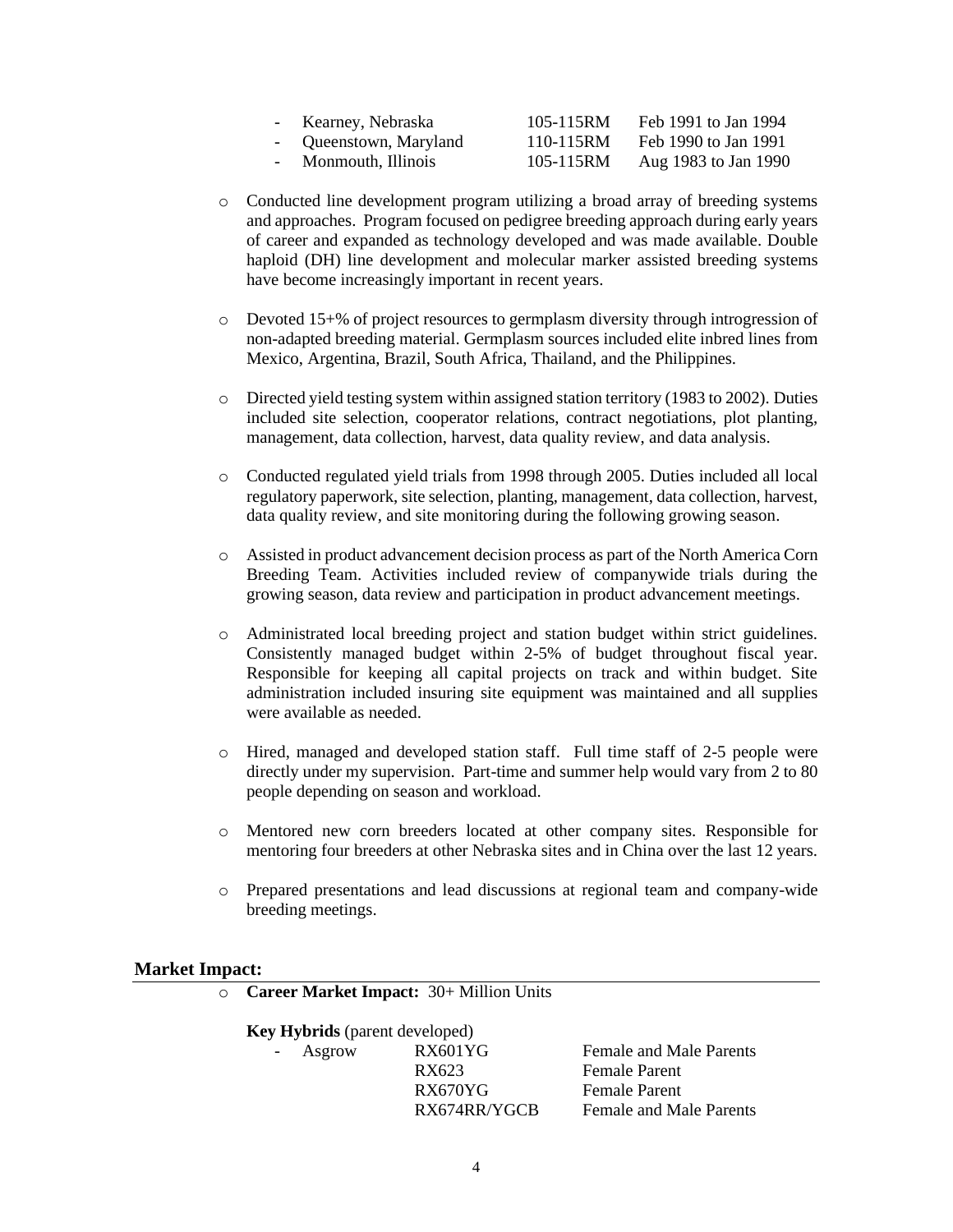|        | RX690RR                       | <b>Female Parent</b>           |
|--------|-------------------------------|--------------------------------|
|        | RX740RR                       | <b>Female Parent</b>           |
| DeKalb | DKC58-13                      | Male Parent                    |
|        | DKC59-35                      | Male Parent                    |
|        | DKC60-53                      | Male Parent                    |
|        | DKC61-50                      | <b>Female Parent</b>           |
|        | DKC61-69/DKC61-72 Male Parent |                                |
|        | DKC63-84                      | Male Parent                    |
|        | DKC64-76                      | <b>Female and Male Parents</b> |
|        | DKC65-44                      | <b>Female Parent</b>           |
|        | DKC69-40                      | <b>Female Parent</b>           |

#### **Special Notes:**

- RX623 sales from 1992 to 1996 accounted for approximately 25% of Asgrow seed corn sales. Sales held in the 100,000 to 114,000 unit range for 5 years.
- DKC61-69/DKC61-72 sales were major contributors in increasing DeKalb market share in the 110 RM zone. Sales were in excess of 1 million units per year for several years (2005 to 2011).
- Granted 31 patents for corn inbred lines (19) and hybrids (12). Three additional patent applications pending.

### **Special Assignments:**

## o **Isolated Crossing Block (ICB) Coordinator**

Directed companywide ICB entry exchange system. Process included coordinating the selection of male parents, assessing capacity of each station based on equipment and field availability, and assigning sets to stations. Developed first company standard operating procedure for ICB management in 1998. Resulted in improved seed quantity and quality throughout the system.

- 1989 to 1997: Asgrow Seed Company
- 1998 to 2002: Monsanto Company

#### o **South Africa Corn Breeding Liaison – 2007 to 2012**

Traveled to South Africa and hosted South African team members during US visits to coordinate germplasm exchange and improve breeding program effectiveness. Resulted in more efficient germplasm exchange and improved breeding methods for introgression of elite South African lines into US programs and elite US lines into the South African programs. Directly impacted the South African efforts in the irrigated market and increased company market share.

| wards and Recognition: |                                    |                         |      |  |
|------------------------|------------------------------------|-------------------------|------|--|
|                        | <b>Commercial Impact Award</b>     | <b>Monsanto Company</b> | 2011 |  |
|                        | Global Plant Breeding Career Award | <b>Monsanto Company</b> | 2010 |  |
| $\circ$                | Commercial Impact Award            | <b>Monsanto Company</b> | 2009 |  |
|                        | Commercial Impact Award            | <b>Monsanto Company</b> | 2008 |  |

## **Awards and Recognition:**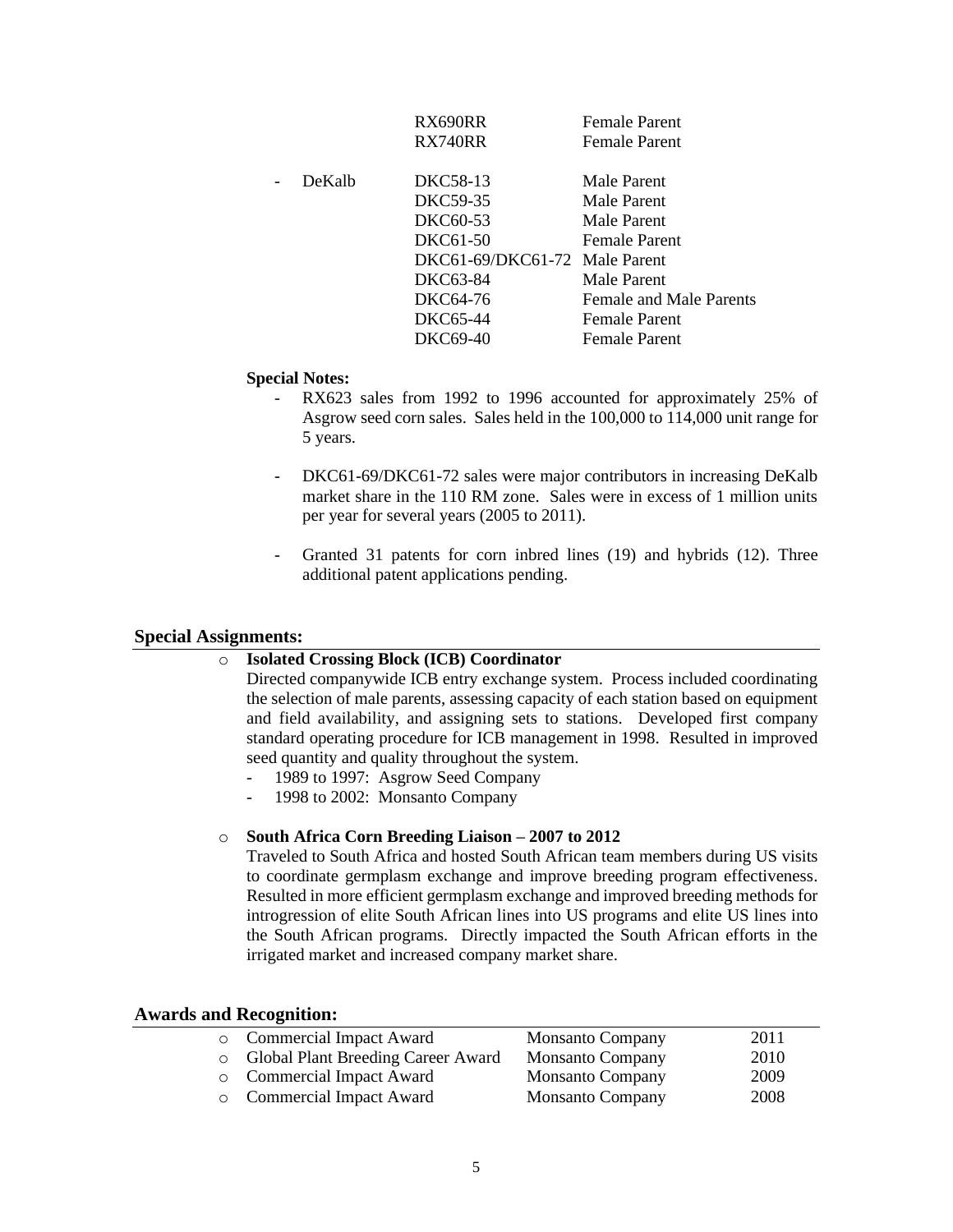| <b>Commercial Impact Award</b> | <b>Monsanto Company</b>    | 2007 |
|--------------------------------|----------------------------|------|
| o President's Award            | <b>Asgrow Seed Company</b> | 1992 |
| o President's Award            | <b>Asgrow Seed Company</b> | 1990 |

## **Education:**

| $\circ$ | Doctor of Philosophy<br><b>Plant Breeding and Genetics</b> | Purdue University<br>Dr. J.R. Wilcox, Major Professor            | 1981 |
|---------|------------------------------------------------------------|------------------------------------------------------------------|------|
|         | Master of Science<br>Plant Breeding and Genetics           | South Dakota State University<br>Dr. D.B. Shank, Major Professor | 1979 |
| $\cap$  | <b>Bachelor of Science</b><br>Agronomy                     | University of Wisconsin - River Falls                            | 1977 |

## **Leadership and Specialized Training:**

- o **Congressional Briefing Conference** ARS 2018 Conference conducted by The Government Affairs Institute at Georgetown University to educate ARS employees on how congress works. Topics included role of Congressional committees, observation of hearings, House and Senate floor action, the relationship between Congress and the Executive Branch, and the budget process.
- o **People Leader Learning Series (PLLS)** Monsanto Company 2009 Series of seven classes developed for Monsanto by the Gallup Company involving one to two day sessions. Topics included staff interviewing and recruiting, staff development, annual review process, and labor laws.
- o **Technology Mentoring Program (TMP)** Monsanto Company 2004 Selected for program to be mentored by higher-ranking manager from another Monsanto Technology site. Mentor was site manager for Calgene at Davis, California. Focus on improvement of management skills and increasing mentee's understanding of Monsanto Technology.
- o **Career Track Management Seminar Series** Monsanto Company 1997 Series of five sessions lasting one to two days each. Topics included leadership styles, correcting employee performance problems, communications, and organizational skills.
- o **Program Management Training** Upjohn Company 1983 Training program for all site and people managers by the parent company of Asgrow. Program involved an intense week of training on interviewing, personnel annual reviews, staff development, conflict resolution, decision making, budget management and site management.

# **Professional Memberships:**

- o American Society of Agronomy
- o Crop Science Society of America
- o National Association of Plant Breeders